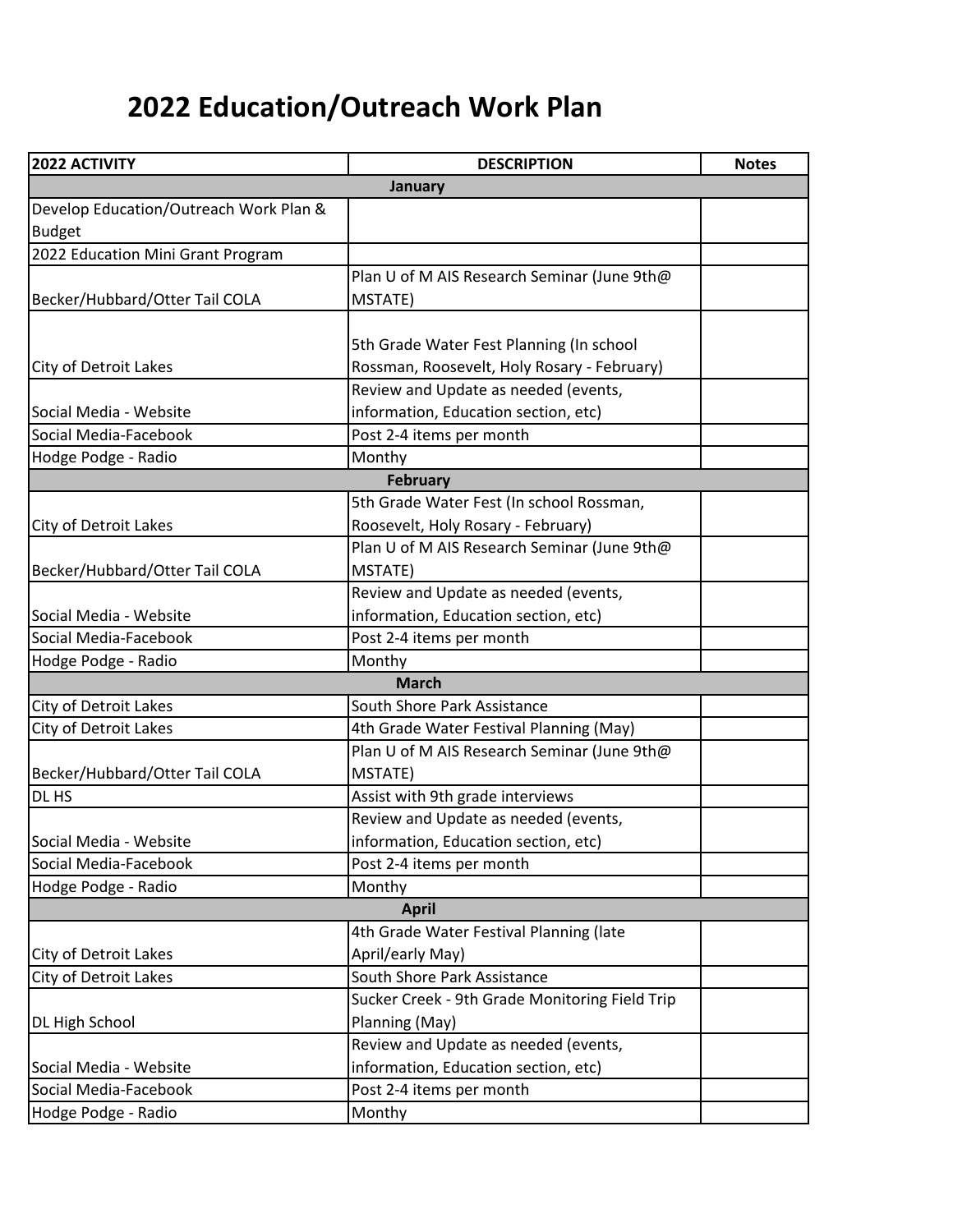| <b>May</b>                       |                                                |  |  |
|----------------------------------|------------------------------------------------|--|--|
| City of DL                       | Water Fest - 4th grade (\$250)                 |  |  |
| <b>Becker SWCD</b>               | Ike Fischer Farm Tour                          |  |  |
| Social Media-Facebook            | Post 2-4 items per month                       |  |  |
|                                  | Sucker Creek - 9th Grade Monitoring Field Trip |  |  |
| DL High School                   | (May) (\$600)                                  |  |  |
|                                  | Ike Fischer Farm Tour / 5th Grade (\$650       |  |  |
| <b>Becker SWCD</b>               | transportation)                                |  |  |
|                                  | Dunton Locks - 7th & 8th Special Ed (\$60      |  |  |
| DL Middle School                 | transportation)                                |  |  |
|                                  | Maple Wood Park - 8th Grade (\$650             |  |  |
| DL Middle School                 | transportation)                                |  |  |
|                                  | 3rd Grade - Tamarac Refuge (\$750              |  |  |
| <b>DL Elementary Field Trips</b> | transportation)                                |  |  |
|                                  | Review and Update as needed (events,           |  |  |
| Social Media - Website           | information, Education section, etc)           |  |  |
| Social Media-Facebook            | Post 2-4 items per month                       |  |  |
| Hodge Podge - Radio              | Monthy                                         |  |  |
| June                             |                                                |  |  |
| Lake Association Meetings        | <b>Attend Annual Meetings - Invite</b>         |  |  |
| Becker/Hubbard/Otter Tail COLA   | MAISRC Seminar - June 9th (\$2,000)            |  |  |
|                                  | Review and Update as needed (events,           |  |  |
| Social Media - Website           | information, Education section, etc)           |  |  |
| Social Media-Facebook            | Post 2-4 items per month                       |  |  |
| Hodge Podge - Radio              | Monthy                                         |  |  |
| July                             |                                                |  |  |
| <b>Becker County</b>             | Fair Booth in DNR Building                     |  |  |
|                                  | Review and Update as needed (events,           |  |  |
| Social Media - Website           | information, Education section, etc)           |  |  |
| Social Media-Facebook            | Post 2-4 items per month                       |  |  |
| Hodge Podge - Radio              | Monthy                                         |  |  |
| <b>August</b>                    |                                                |  |  |
| <b>PRWD</b>                      | Project Tour                                   |  |  |
|                                  | Review and Update as needed (events,           |  |  |
| Social Media - Website           | information, Education section, etc)           |  |  |
| Social Media-Facebook            | Post 2-4 items per month                       |  |  |
| Hodge Podge - Radio              | Monthy                                         |  |  |